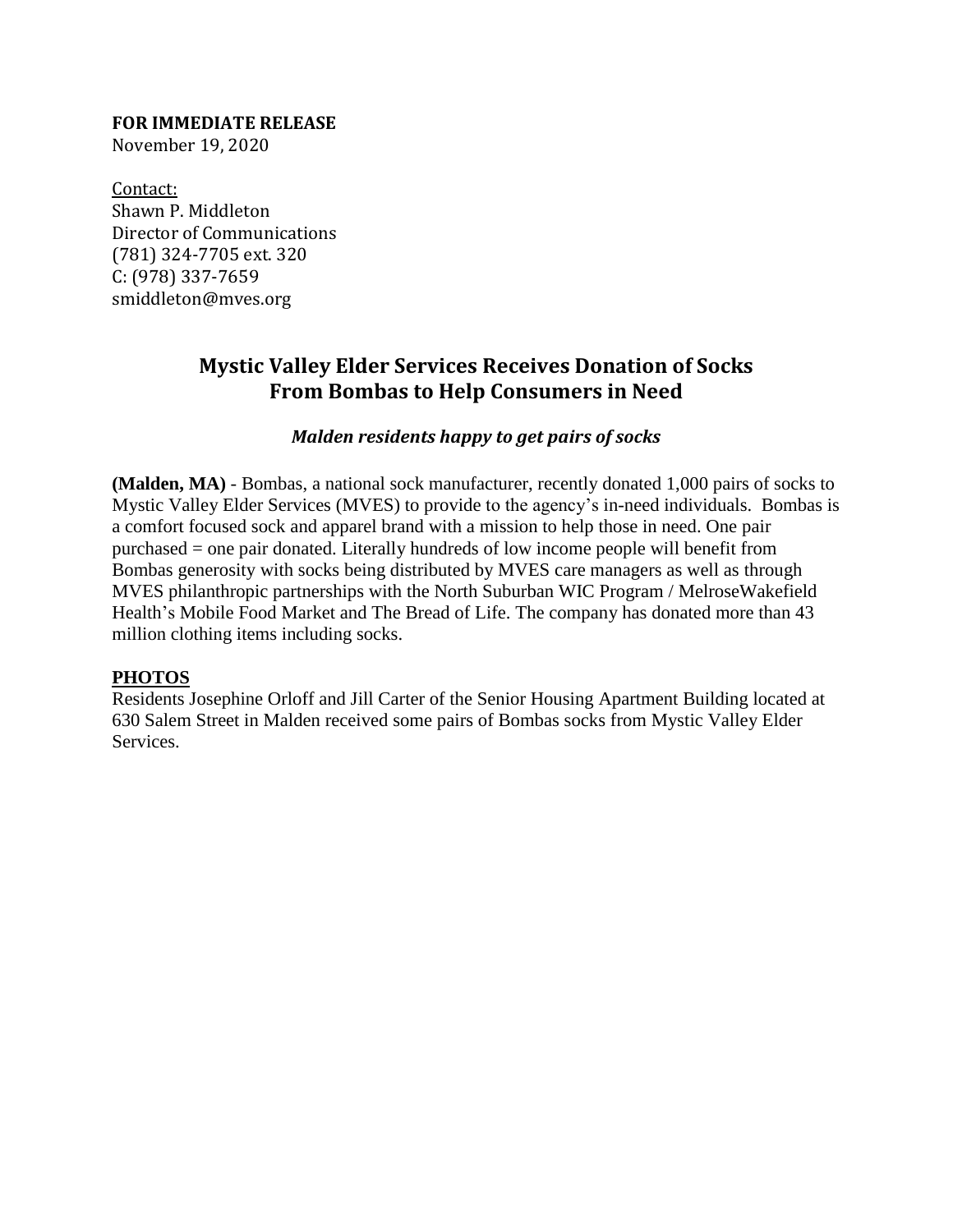

Josephine Orloff